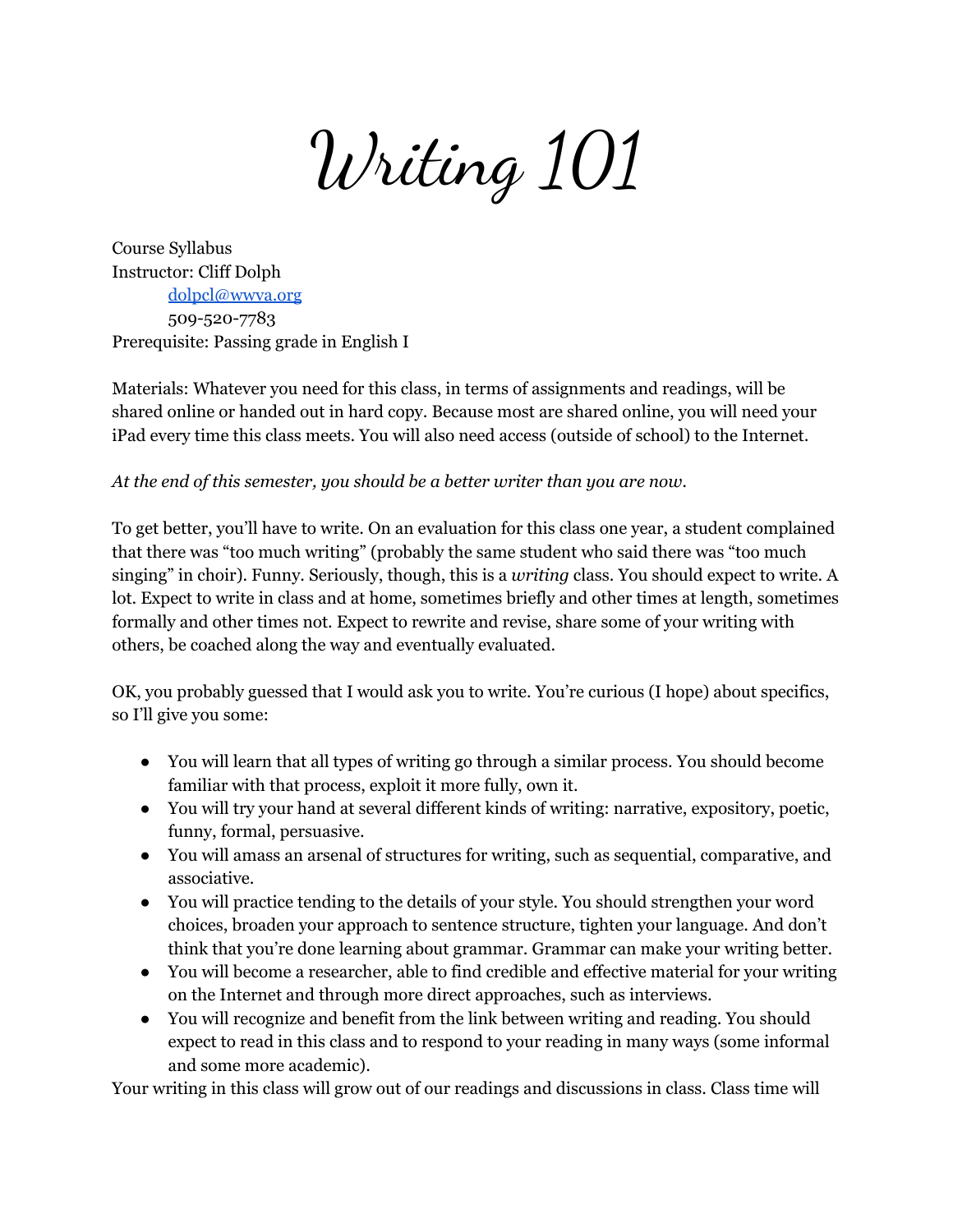be used for reading, discussing what we read and think, writing informally about what we read, and working toward larger, more formal writing assignments. I will give some instruction about writing techniques that will help prepare you for those larger assignments.

## Requirements and Grading

**Informal Writing**: Most class days, I will ask you to respond in some way to our reading or discussion, or I will have you try out a writing technique, or I might have you do some thinking on paper/on screen in preparation for a major writing assignment. I grade these informal writings based on completeness, not on writing quality. A complete response will usually be in the neighborhood of 150-200 words. 30% of grade

**Quizzes**: You are responsible for internalizing some information in this class. That information can include writing concepts or vocabulary that comes from our discussions. I will let you know when quizzes are coming and what they will cover. Most of these quizzes will be in a short-answer format. 20% of grade

**Formal Writing**: Two or three times per quarter, you will produce and revise a more extended piece of writing. Over the course of the semester, you have the chance to try narrative writing, creative writing, persuasive writing, research, a critical book review, and formats that go beyond text. You will always create a rough draft of these pieces, and I will give you feedback on that draft and credit for doing it. I will grade your final draft on a 20-point scale. Criteria will vary from one assignment to another (and I'll specify these in the written version of the assignment), but in general, this is how the grading works:

- 19-20 outstanding
- 17-18 good
- 15-16 fulfills assignment but with flaws
- 13-14 significant flaws
- 11-12 deeply flawed
- 10 or less: plagiarized, not responsive to assignment, or extremely brief

40% of grade

**Portfolio**: At the end of the semester, we will not have a semester final. Instead, you will turn in a portfolio. It will include a self-evaluation of your work over the semester, along with final versions of your best three pieces of writing for the semester. 10% of grade (or total?)

Once all these aspects of your grade are appropriately weighted, your overall percentage translates into a grade in the traditional way: 93-90-87-83….

## Class Policies